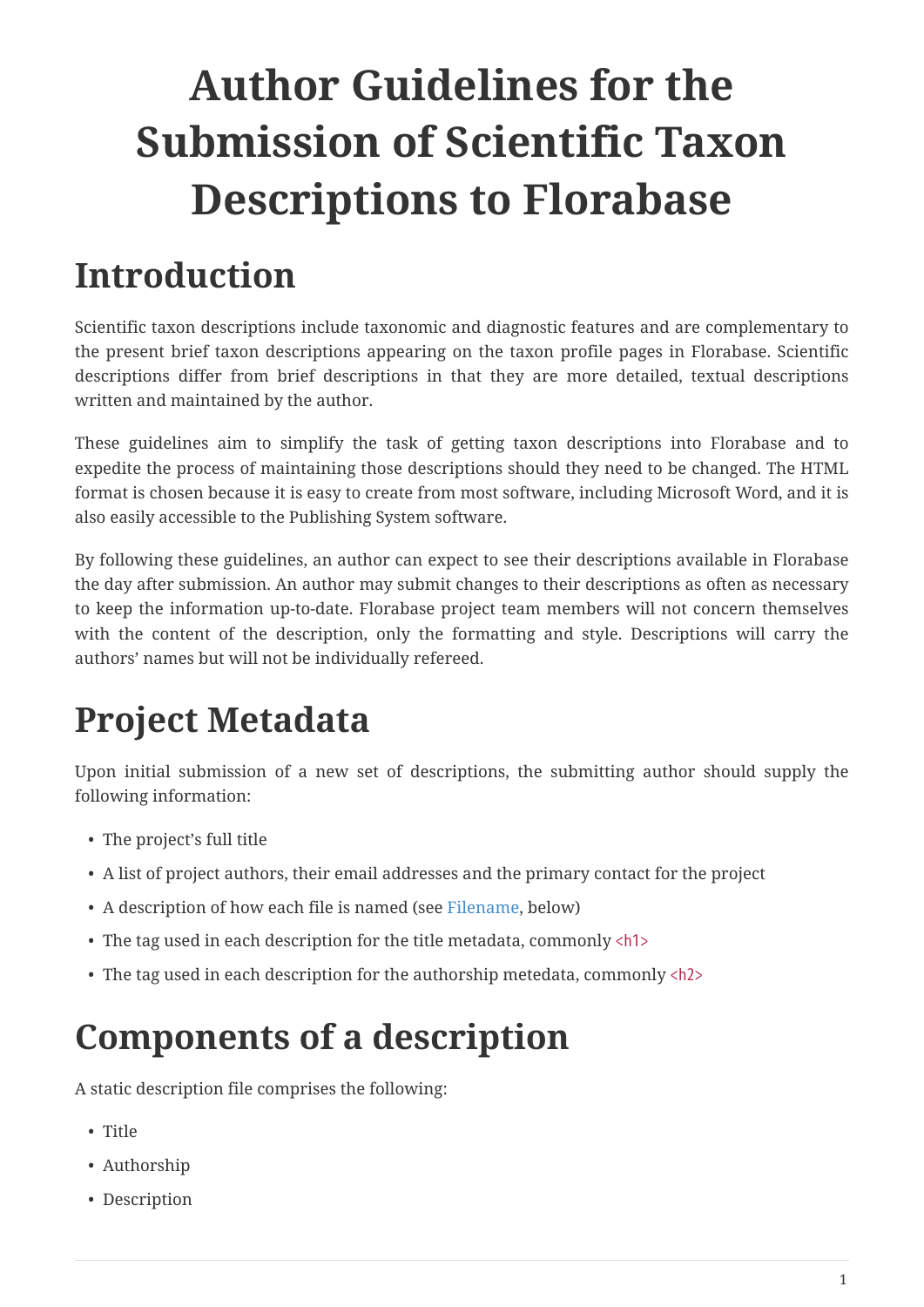• Citation

Each of these components is to be provided in a single file in HTML format. The content of the description should not link to any images or other content unless agreed to by the Florabase project team, and no ancillary files should be supplied with the descriptions.

#### <span id="page-1-0"></span>**Filename**

The file name for each description may be in one of two formats:

```
1. <NameID>.html
```

```
2. <Genus>_<Species>_<Rank>_<Infraspecies>.html
```
where:

- <NameID> is the unique number assigned to that taxon when the taxon is added to WACensus
- <Genus> is the generic epithet of the described taxon's name
- <Species> is the specific epithet of the described taxon's name
- <Rank> is the short name of the rank of the described taxon's name, for example, subsp.
- <Infraspecies> is the infraspecific epithet of the described taxon's name

A description of *Lechenaultia formosa* subsp. Wheatbelt (R.J. Cranfield 4718) may be supplied as 19111.html or as Lechenaultia\_formosa\_subsp. Wheatbelt (R.J. Cranfield 4718).html.

It is possible to load descriptions from files named according to some other variations of these.

#### **Title**

The title of the description is optional, but when supplied should be valid HTML in a <h1> tag:

<h1><i>Lechenaultia formosa</i> subsp. Wheatbelt (R.J. Cranfield 4718)</h1>

When the description is displayed in Florabase, the full name of the taxon—retrieved from WACensus by its NameID—is used instead of the value in the <h1> tag. Consequently, the title's value is optional, but it is allowed so that the source file can be used in other contexts.

#### **Authorship**

The full name of the contributing author may be added after the title, in the following format:

```
<h2>A.N. Author</h2>
```
The authorship may instead optionally be supplied in the form: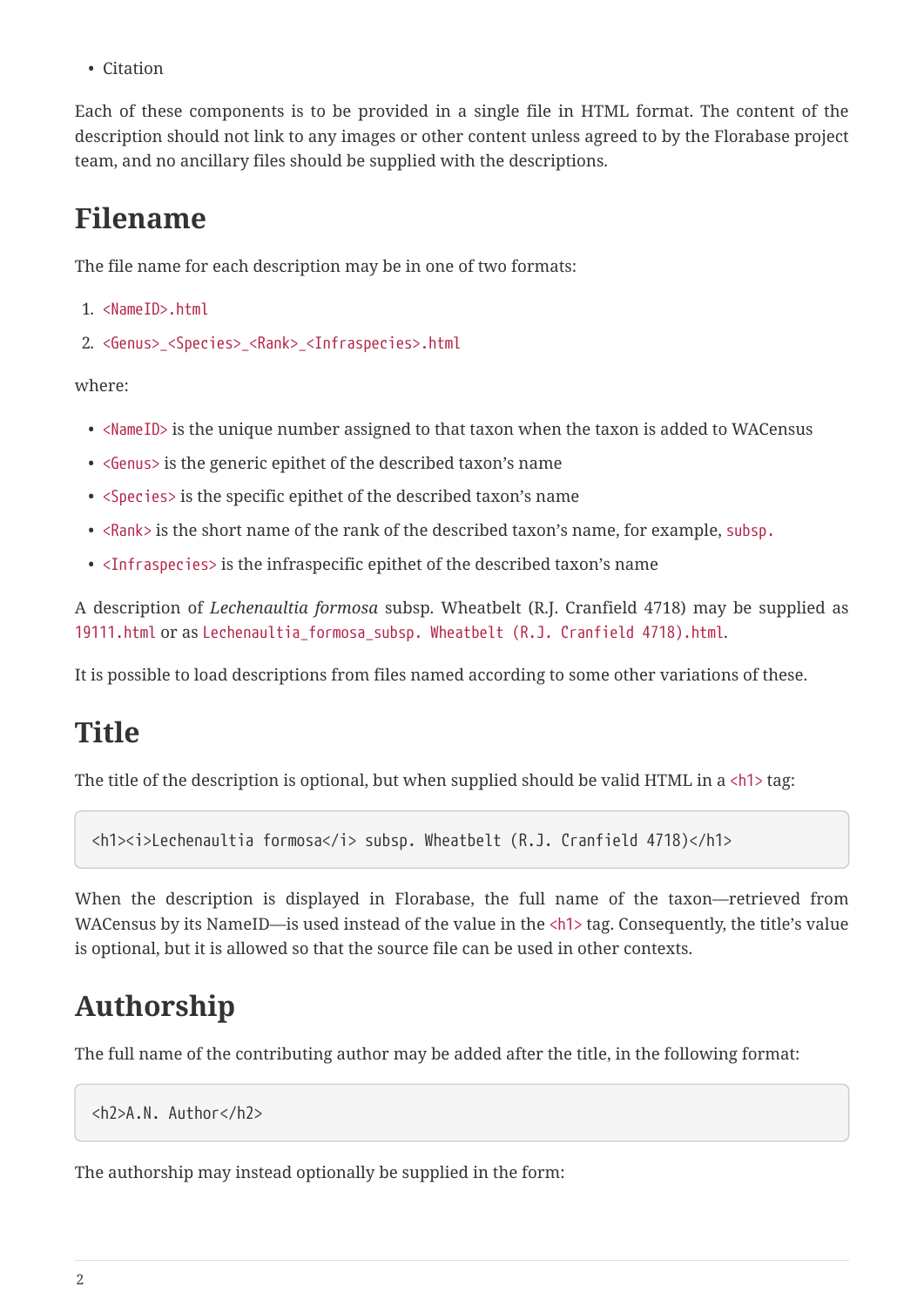When no authorship is supplied, this information is retrieved from the authorship supplied as part of the description project. That is, the person submitting the descriptions.

#### **Description**

There is no limit to the description's length. Formatting follows that of the [WA Herbarium's](https://florabase.dpaw.wa.gov.au/nuytsia/authors) [scientific journal,](https://florabase.dpaw.wa.gov.au/nuytsia/authors) *Nuytsia*.

HTML descriptions should not contain style information, as these will be replaced by the styles already in use in Florabase.

### **Citation**

Sources used to generate descriptions, both literature and software, may be acknowledged. Add this information after the taxon description in the following format:

```
<p class="cite">Descriptions were generated using DELTA data format and DELTA
software: Dallwitz (1980) and Dallwitz, Paine and Zurcher (1993 onwards, 1995 onwards,
1998).</p>
```
Use as many of these paragraphs as required to document the citation.

#### **Date of Update**

The date of description is determined from the date of last modification of the file when it is submitted.

### **Creating and Submitting Descriptions**

An example of the format for descriptions is shown in Appendix 1.

#### **Software**

A number of software titles can be used to create these descriptions, however the most common will be the DELTA System, Lucid's tools such as Fact Sheet Fusion, and Microsoft Word. We are interested only in the individual taxon description files, not any ancillary files that may be generated by these tools. Please consult the documentation provided with the software you are using for ways to export to HTML.

In Microsoft Word, it is possible to output correctly-formatted HTML by using the Heading 1 style for the taxon name and Heading 2 for the authorship.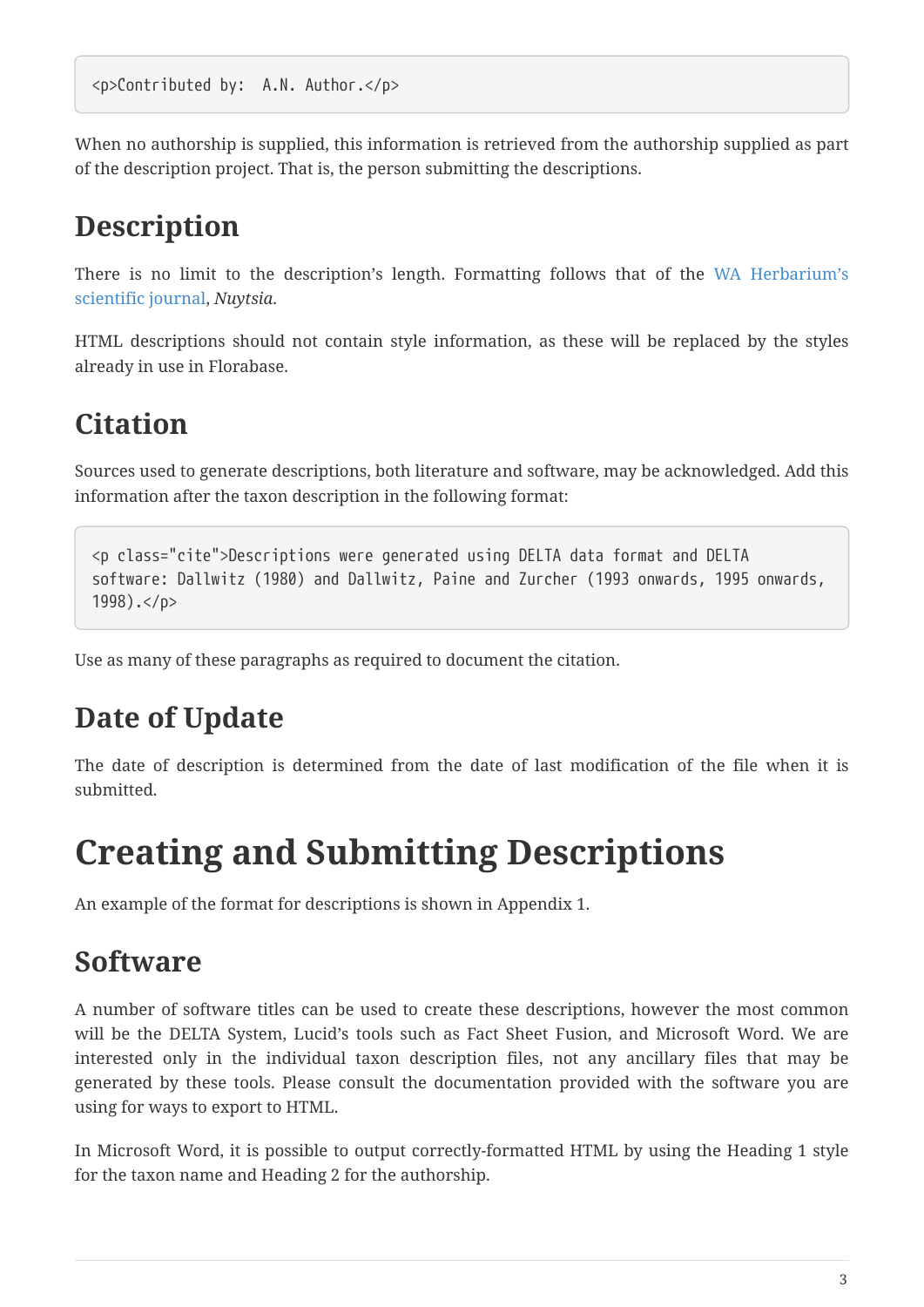### **Submitting Descriptions**

Contact the Herbarium by filling out the contact form in Florabase.

### **Appendices**

**Appendix 1. An Example of the Description Format**